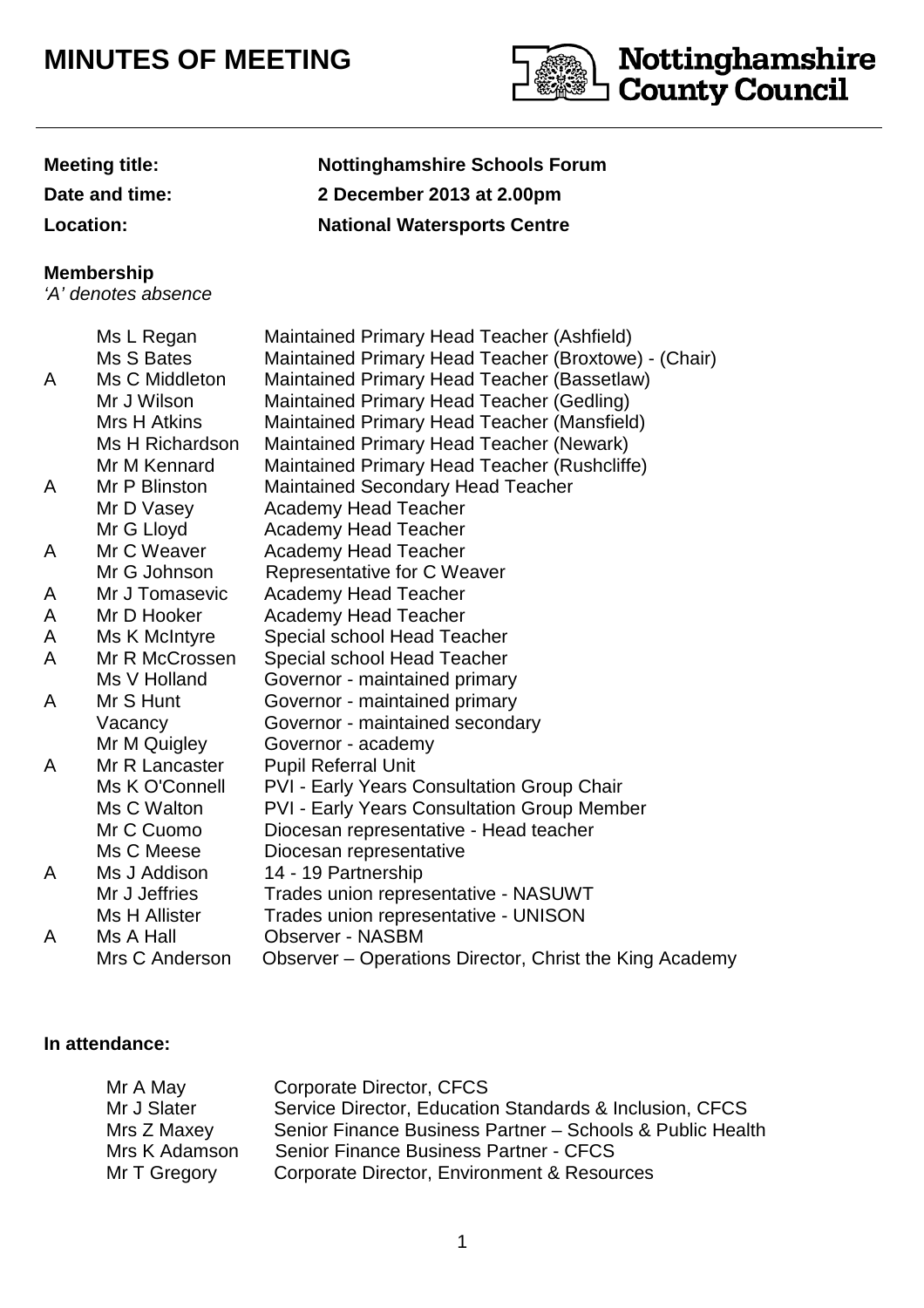|    |                                                                                                                                                                                                                                                                                                                                                                                                                                                                               | <b>ACTION</b> |
|----|-------------------------------------------------------------------------------------------------------------------------------------------------------------------------------------------------------------------------------------------------------------------------------------------------------------------------------------------------------------------------------------------------------------------------------------------------------------------------------|---------------|
| 1. | Welcome and apologies for absence                                                                                                                                                                                                                                                                                                                                                                                                                                             |               |
|    | Anthony May welcomed members to the meeting.                                                                                                                                                                                                                                                                                                                                                                                                                                  |               |
|    | Apologies were received from Janice Addison, Dave Hooker, John Tomasevic,<br>Rob Lancaster, Ann Hall, Ron McCrossen, Kathy McIntyre and Craig Weaver<br>who was represented by Graham Johnson.                                                                                                                                                                                                                                                                                |               |
| 2. | <b>Election of Chair and Vice Chair</b>                                                                                                                                                                                                                                                                                                                                                                                                                                       |               |
|    | Anthony May outlined the process for the annual election of the Chair and Vice<br>Chair of the Schools Forum.                                                                                                                                                                                                                                                                                                                                                                 |               |
|    | Louise Regan nominated Sally Bates for Chair, seconded by Helen Atkins and<br>was elected unanimously. Anthony thanked Sally for accepting the role and all<br>the work she had done for the Forum.                                                                                                                                                                                                                                                                           |               |
|    | Louise Regan nominated Carlo Cuomo as Vice Chair, seconded by Helen<br>Atkins and was elected unanimously.                                                                                                                                                                                                                                                                                                                                                                    |               |
|    | Sally Bates raised a query from Carlo regarding his eligibility to vote on the<br>Forum. Zoe Maxey confirmed, that as a Diocesan representative, Carlo was<br>classed as a non-schools member, therefore, in line with the Schools Forum<br>regulations was permitted to vote on all items, with the exception of votes<br>regarding the local funding formula. Only schools members and PVI members<br>were eligible to vote on items relating to the local funding formula. |               |
| 3. | <b>Minutes of previous meeting</b>                                                                                                                                                                                                                                                                                                                                                                                                                                            |               |
|    | The minutes of the meeting held on 29 October 2013 were accepted as a true<br>and accurate record.                                                                                                                                                                                                                                                                                                                                                                            |               |
| 4. | a) Services for Schools 2014-15                                                                                                                                                                                                                                                                                                                                                                                                                                               |               |
|    | Tim Gregory gave a presentation on Services to Schools including the following:                                                                                                                                                                                                                                                                                                                                                                                               |               |
|    | <b>Past</b><br>Wide range of services offered to schools, not all of which are provided on a<br>full cost recovery mechanism. Approximately £3.2m subsidisy provided by<br>the Council<br>Introduction of a complaints process<br>$\bullet$                                                                                                                                                                                                                                   |               |
|    | <b>Now</b><br>£154 million budget gap to 2017. 2014-15 budget proposals identifed £71 m<br>towards this, but there are still significant savings to be found.                                                                                                                                                                                                                                                                                                                 |               |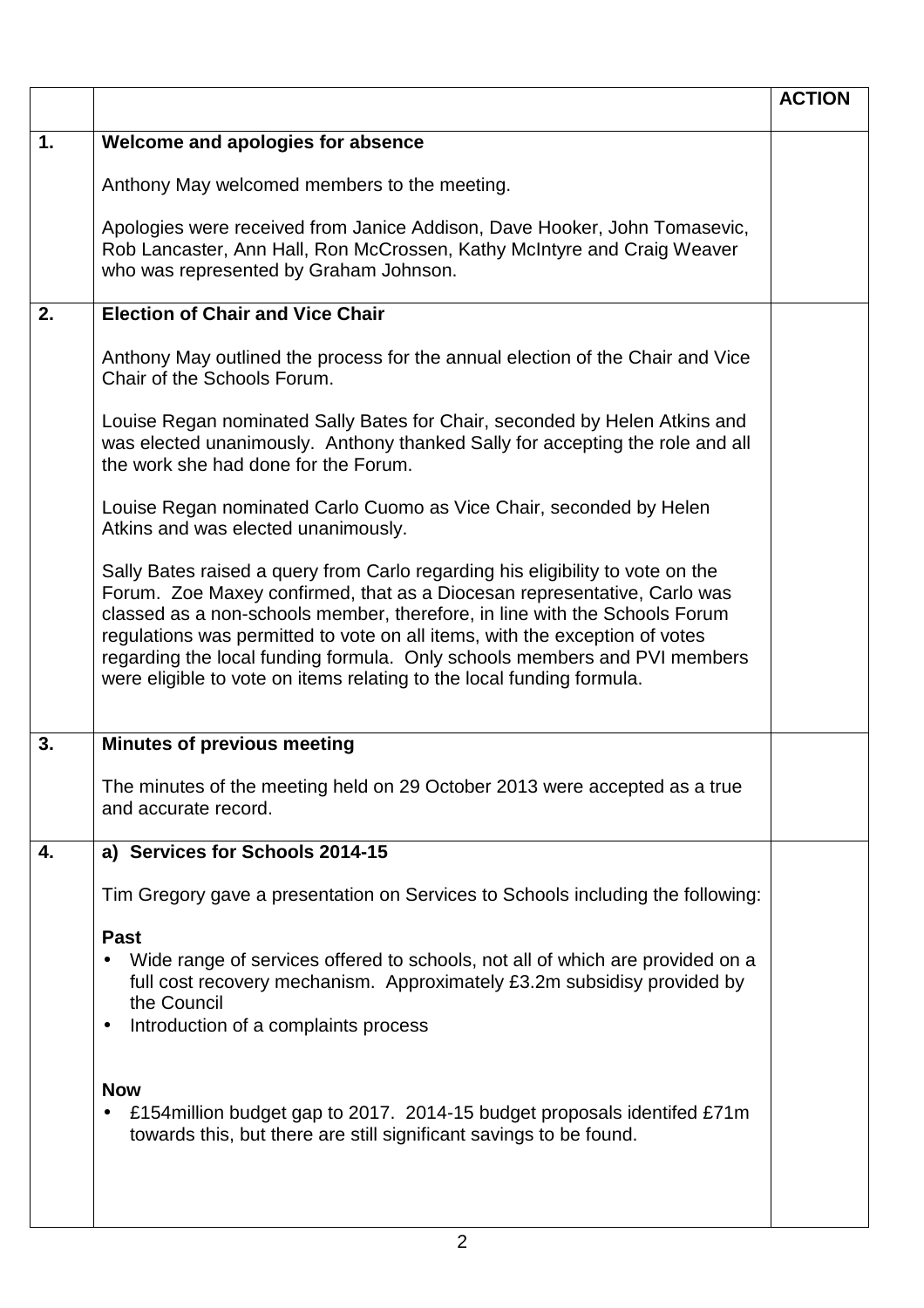| Increasing pressures in Adult and Children's services, will redefine the future<br>$\bullet$<br>role of the Council.                                                                                                                                                                                                                                                                                                                                                                                                                                                                                                |  |
|---------------------------------------------------------------------------------------------------------------------------------------------------------------------------------------------------------------------------------------------------------------------------------------------------------------------------------------------------------------------------------------------------------------------------------------------------------------------------------------------------------------------------------------------------------------------------------------------------------------------|--|
| <b>Future</b><br>Timeline for the 2014-15 brochure and ordering process established.<br>$\bullet$<br>Impact of Universal Free School Meals for Infants from September 2014 still<br>$\bullet$<br>to be established once funding announcements made in December. Trial<br>runs in Summer 2014 ahead of implementation.<br>School meal price will increase from April 2014 to cover food and labour cost<br>$\bullet$<br>increases. Cleaning costs will increase by 5% per hour.<br>A review of alternative delivery models is taking place to ensure services<br>$\bullet$<br>offered in the future are sustainable. |  |
| Anthony May and Tim Gregory asked for representatives from the Schools<br>Forum to work with the Services for Schools board to review other models of<br>delivery. The following members volunteered :                                                                                                                                                                                                                                                                                                                                                                                                              |  |
| <b>Sally Bates</b><br>Carlo Cuomo / Caroline Anderson<br><b>Hazel Allister</b><br><b>Chris Walton</b><br>Louise Regan                                                                                                                                                                                                                                                                                                                                                                                                                                                                                               |  |
| Changes for 2015-16 would be factored into the budget setting cycle so that<br>Head teachers were informed well in advance of these.                                                                                                                                                                                                                                                                                                                                                                                                                                                                                |  |
| Tim Gregory invited any feedback / direct comments from the Schools Forum.                                                                                                                                                                                                                                                                                                                                                                                                                                                                                                                                          |  |
| b) Criteria for the Pupil Growth Fund for 2014-15                                                                                                                                                                                                                                                                                                                                                                                                                                                                                                                                                                   |  |
| Zoe Maxey presented the report on the Pupil Growth Fund Criteria for 2014-15<br>on behalf of the Place Planning and Admissions team who had prepared the<br>criteria.                                                                                                                                                                                                                                                                                                                                                                                                                                               |  |
| The criteria were approved unanimously by the Forum.                                                                                                                                                                                                                                                                                                                                                                                                                                                                                                                                                                |  |
| Martin Kennard asked if any criteria would be prepared for the Forum to<br>consider regarding the Basic Need funding that was being retained. Zoe Maxey<br>confirmed that these would be presented at the next meeting on 6 February.                                                                                                                                                                                                                                                                                                                                                                               |  |
| c) Outcomes of the review of AFN funding and proposed changes to<br>inter-authority recoupment                                                                                                                                                                                                                                                                                                                                                                                                                                                                                                                      |  |
| Charles Savage presented the report on the Additional Family Needs funding<br>review which had recently taken place. The recommendation of the review was<br>to change the formula for distributing the AFN funding from September 2014.                                                                                                                                                                                                                                                                                                                                                                            |  |
| Martin Kennard queried the rationale for basing 10% of the allocation of the<br>number of schools. Charles explained that the review highlighted that there<br>needed to be shift in the amount of block funding that was given out through<br>AFN.                                                                                                                                                                                                                                                                                                                                                                 |  |

Τ

T